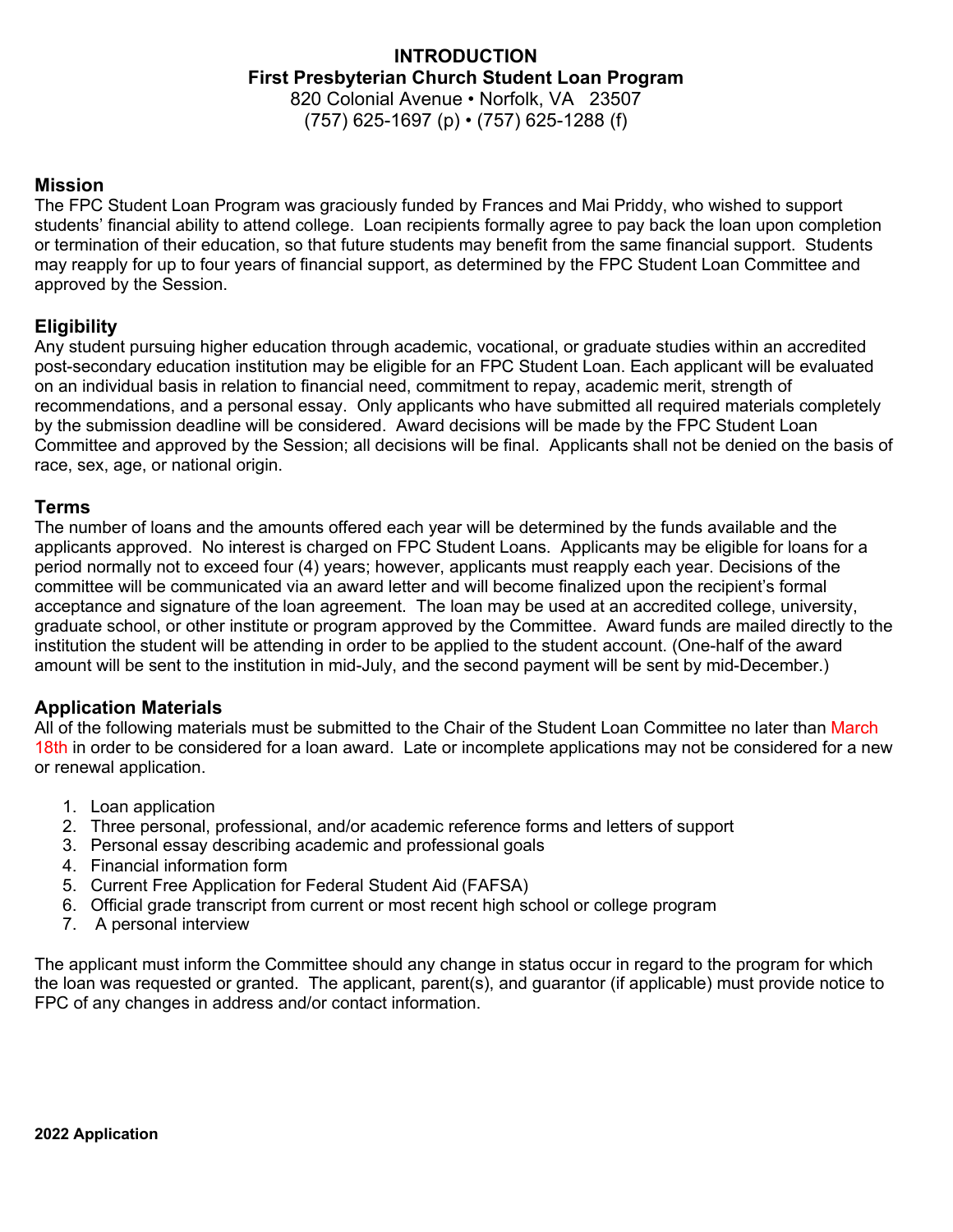## **LOAN APPLICATION First Presbyterian Church Student Loan Program** 820 Colonial Avenue • Norfolk, VA 23507

(757) 625-1697 (p)  $\cdot$  (757) 625-1288 (f)

| <b>Personal Information</b>                  |                                                                                                                                                                                                                               |                         |                                                                                                                                                                                                                                      |
|----------------------------------------------|-------------------------------------------------------------------------------------------------------------------------------------------------------------------------------------------------------------------------------|-------------------------|--------------------------------------------------------------------------------------------------------------------------------------------------------------------------------------------------------------------------------------|
| <b>Applicant Name</b>                        |                                                                                                                                                                                                                               | Date                    |                                                                                                                                                                                                                                      |
| Renewal Type                                 | [] First-Time Applicant [] Renewal                                                                                                                                                                                            | Renewal Year            | $[ ] 2nd [ ] 3rd [ ] 4th [ ] N/A$                                                                                                                                                                                                    |
| <b>Permanent Address</b>                     |                                                                                                                                                                                                                               | <b>Permanent Phone</b>  |                                                                                                                                                                                                                                      |
|                                              |                                                                                                                                                                                                                               | <b>Permanent Email</b>  |                                                                                                                                                                                                                                      |
| Date of Birth                                |                                                                                                                                                                                                                               | Social Security #       |                                                                                                                                                                                                                                      |
| <b>Marital Status</b>                        | [] Single<br>[ ] Married                                                                                                                                                                                                      | Spouse's Name           |                                                                                                                                                                                                                                      |
| College to Attend                            |                                                                                                                                                                                                                               |                         | Degree Level [] AAS [] BA [] MA [] PhD                                                                                                                                                                                               |
| Major or Program                             |                                                                                                                                                                                                                               | Program Start Date      | <u> 1989 - Jan Stern Stern Stern Stern Stern Stern Stern Stern Stern Stern Stern Stern Stern Stern Stern Stern St</u>                                                                                                                |
|                                              |                                                                                                                                                                                                                               |                         |                                                                                                                                                                                                                                      |
| <b>Family Information</b>                    |                                                                                                                                                                                                                               |                         |                                                                                                                                                                                                                                      |
| <b>Father's Name</b>                         |                                                                                                                                                                                                                               | Father's Occupation     | <u> 1989 - Johann Barbara, martin amerikan basar dan basa dan basa dan basa dalam basa dalam basa dalam basa dala</u>                                                                                                                |
| Mother's Name                                |                                                                                                                                                                                                                               | Mother's Occupation     | <u> 1989 - Andrea Station, amerikansk politik (</u>                                                                                                                                                                                  |
| Parent's Email                               |                                                                                                                                                                                                                               | Parent's Address        | <u>and the state of the state of the state of the state of the state of the state of the state of the state of the state of the state of the state of the state of the state of the state of the state of the state of the state</u> |
| <b>Head of Household</b>                     | [] Parent/Guardian [] Self [] Spouse                                                                                                                                                                                          |                         |                                                                                                                                                                                                                                      |
| <b>Family Member</b>                         |                                                                                                                                                                                                                               |                         |                                                                                                                                                                                                                                      |
| Names who Receive                            |                                                                                                                                                                                                                               |                         |                                                                                                                                                                                                                                      |
|                                              | 2.                                                                                                                                                                                                                            | Age                     |                                                                                                                                                                                                                                      |
| Support from Head<br>of Household            | 3.                                                                                                                                                                                                                            | Age                     |                                                                                                                                                                                                                                      |
|                                              | 4.                                                                                                                                                                                                                            | Age                     |                                                                                                                                                                                                                                      |
|                                              | 5.                                                                                                                                                                                                                            | Age                     |                                                                                                                                                                                                                                      |
|                                              | 6.                                                                                                                                                                                                                            | Age                     |                                                                                                                                                                                                                                      |
|                                              | Do you have a sibling who has an active FPC Student Loan? [] Yes [] No If yes, name __________________________                                                                                                                |                         |                                                                                                                                                                                                                                      |
|                                              |                                                                                                                                                                                                                               |                         |                                                                                                                                                                                                                                      |
| <b>Guarantor Information (if applicable)</b> |                                                                                                                                                                                                                               |                         |                                                                                                                                                                                                                                      |
| <b>Guarantor's Name</b>                      |                                                                                                                                                                                                                               |                         |                                                                                                                                                                                                                                      |
| Guarantor's E-mail                           | the control of the control of the control of the control of the control of the control of the control of the control of the control of the control of the control of the control of the control of the control of the control |                         | Guarantor's Address <b>Contract Contract Contract Contract Contract Contract Contract Contract Contract Contract Contract Contract Contract Contract Contract Contract Contract Contract Contract Contract Contract Contract Con</b> |
| <b>Guarantor's Phone</b>                     |                                                                                                                                                                                                                               |                         |                                                                                                                                                                                                                                      |
| <b>Current Church Membership Information</b> |                                                                                                                                                                                                                               |                         |                                                                                                                                                                                                                                      |
| Name of Church                               |                                                                                                                                                                                                                               | Pastor                  |                                                                                                                                                                                                                                      |
| Address                                      |                                                                                                                                                                                                                               | Phone                   |                                                                                                                                                                                                                                      |
|                                              |                                                                                                                                                                                                                               |                         |                                                                                                                                                                                                                                      |
|                                              |                                                                                                                                                                                                                               | Years as Member         |                                                                                                                                                                                                                                      |
| <b>Academic History</b>                      |                                                                                                                                                                                                                               |                         |                                                                                                                                                                                                                                      |
| High School Name                             |                                                                                                                                                                                                                               | <b>Graduation Date</b>  |                                                                                                                                                                                                                                      |
|                                              |                                                                                                                                                                                                                               | <b>GPA</b>              |                                                                                                                                                                                                                                      |
| <b>College Name</b>                          |                                                                                                                                                                                                                               |                         | Degree Level [] Associate [] BA [] MA                                                                                                                                                                                                |
| Major or Program                             |                                                                                                                                                                                                                               |                         |                                                                                                                                                                                                                                      |
|                                              |                                                                                                                                                                                                                               | <b>GPA</b>              |                                                                                                                                                                                                                                      |
|                                              |                                                                                                                                                                                                                               | <b>Graduation Date</b>  |                                                                                                                                                                                                                                      |
| <b>College Name</b>                          |                                                                                                                                                                                                                               |                         | Degree Level [] Associate [] BA [] MA                                                                                                                                                                                                |
| Major or Program                             |                                                                                                                                                                                                                               | <b>GPA</b>              |                                                                                                                                                                                                                                      |
|                                              |                                                                                                                                                                                                                               | <b>Graduation Date</b>  |                                                                                                                                                                                                                                      |
|                                              |                                                                                                                                                                                                                               |                         |                                                                                                                                                                                                                                      |
| <b>Professional Information</b>              |                                                                                                                                                                                                                               |                         |                                                                                                                                                                                                                                      |
| Employer 1                                   |                                                                                                                                                                                                                               | Position                |                                                                                                                                                                                                                                      |
| City, State                                  |                                                                                                                                                                                                                               | <b>Employment Dates</b> |                                                                                                                                                                                                                                      |
| Employer 2                                   |                                                                                                                                                                                                                               | Position                |                                                                                                                                                                                                                                      |
| City, State                                  |                                                                                                                                                                                                                               | <b>Employment Dates</b> |                                                                                                                                                                                                                                      |
| Employer 3                                   |                                                                                                                                                                                                                               | Position                |                                                                                                                                                                                                                                      |
| City, State                                  |                                                                                                                                                                                                                               | <b>Employment Dates</b> |                                                                                                                                                                                                                                      |
| Employer 4                                   |                                                                                                                                                                                                                               | Position                |                                                                                                                                                                                                                                      |
| City, State                                  |                                                                                                                                                                                                                               | <b>Employment Dates</b> |                                                                                                                                                                                                                                      |

**2022 Application**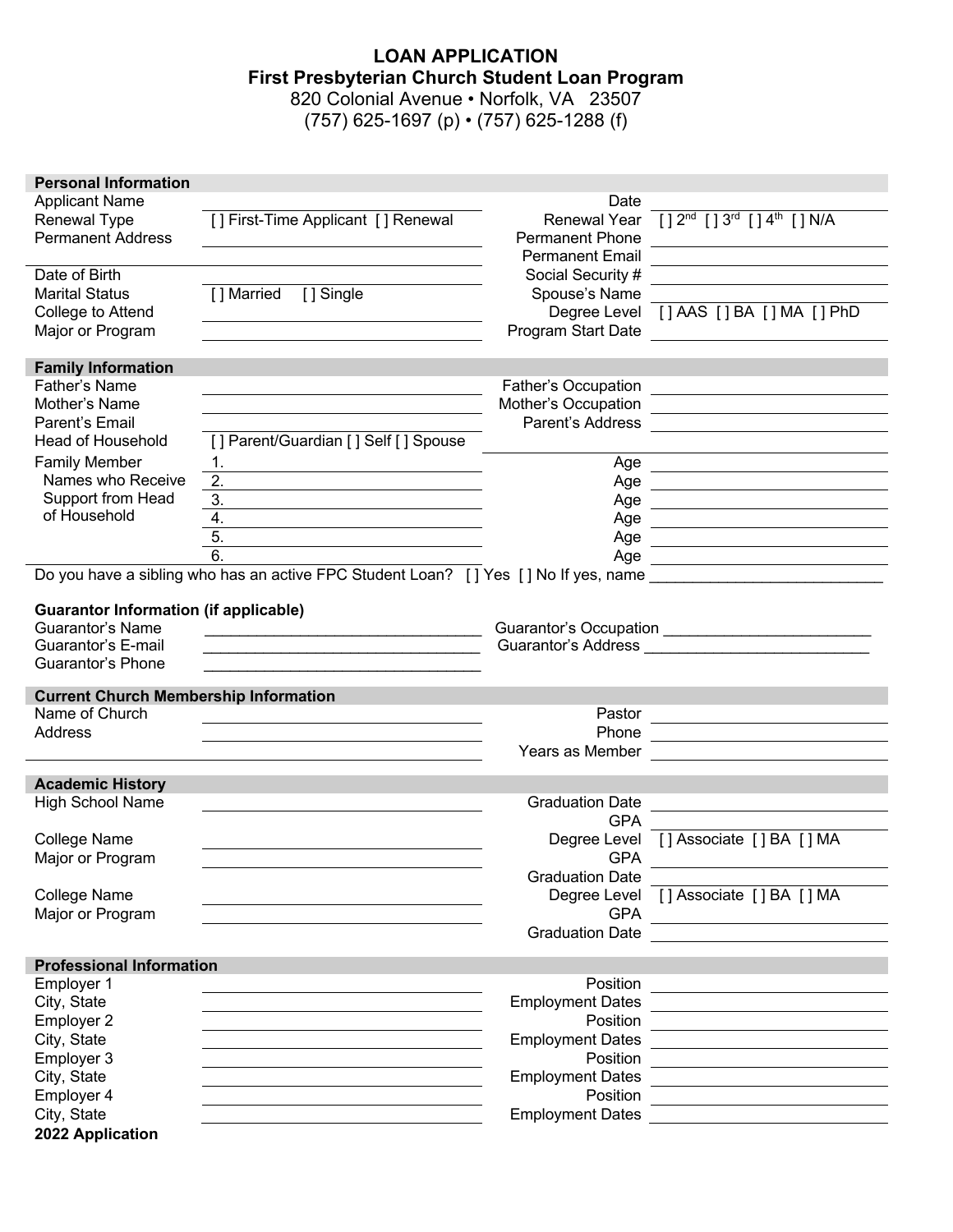| <b>Volunteer/Community Service Information</b>                                           |                                                                                                                                                                                                                                       |  |
|------------------------------------------------------------------------------------------|---------------------------------------------------------------------------------------------------------------------------------------------------------------------------------------------------------------------------------------|--|
| Organization 1                                                                           |                                                                                                                                                                                                                                       |  |
| City, State                                                                              | Service Dates<br><u> Contract and Contract and Contract and Contract and Contract and Contract and Contract and Contract and Contract and Contract and Contract and Contract and Contract and Contract and Contract and Contract </u> |  |
| Organization 2                                                                           | Position <u>________________________________</u>                                                                                                                                                                                      |  |
| City, State                                                                              | <b>Service Dates</b>                                                                                                                                                                                                                  |  |
|                                                                                          | Academic Honors, Professional Recognitions, Organization Affiliations, and Extra-curricular Activities                                                                                                                                |  |
| Honor or Activity<br><u> 1989 - Johann Stein, mars an deus Amerikaansk kommunister (</u> | Date(s) $\overline{\qquad \qquad }$                                                                                                                                                                                                   |  |
| Description                                                                              |                                                                                                                                                                                                                                       |  |
| Honor or Activity                                                                        |                                                                                                                                                                                                                                       |  |
| Description                                                                              |                                                                                                                                                                                                                                       |  |
| Honor or Activity                                                                        | Date(s)                                                                                                                                                                                                                               |  |
| Description                                                                              |                                                                                                                                                                                                                                       |  |
| Honor or Activity                                                                        |                                                                                                                                                                                                                                       |  |
| Description                                                                              |                                                                                                                                                                                                                                       |  |
| Honor or Activity                                                                        |                                                                                                                                                                                                                                       |  |
| Description                                                                              |                                                                                                                                                                                                                                       |  |
| Honor or Activity                                                                        |                                                                                                                                                                                                                                       |  |
| Description                                                                              |                                                                                                                                                                                                                                       |  |
|                                                                                          |                                                                                                                                                                                                                                       |  |
| Reference Name 1                                                                         | Personal References (All references shall complete a reference form and return it to the Student Loan Committee)                                                                                                                      |  |
| Address                                                                                  |                                                                                                                                                                                                                                       |  |
|                                                                                          | Phone <u>___________________________</u>                                                                                                                                                                                              |  |
| Reference Name 2                                                                         |                                                                                                                                                                                                                                       |  |
| Address                                                                                  | Phone                                                                                                                                                                                                                                 |  |
|                                                                                          |                                                                                                                                                                                                                                       |  |
| Reference Name 3                                                                         |                                                                                                                                                                                                                                       |  |
| Address                                                                                  | Phone                                                                                                                                                                                                                                 |  |
|                                                                                          | Email                                                                                                                                                                                                                                 |  |
|                                                                                          |                                                                                                                                                                                                                                       |  |

#### **Personal Essay**

Attach a 300-500 word-processed description of your academic goals, career plans, financial need, spiritual journey, church involvement and/or other information you would like the FPC Student Loan Committee to know about your candidacy for financial support.

#### **Financial Information**

Attach a completed Financial Information Form.

#### **Academic Transcripts**

Attach an official transcript for your current or most recent high school or college program attended.

#### **Repayment Information**

Signing and submitting this application certifies that you understand that the FPC Student Loan must be paid back upon completion or termination of your education. This process will allow others to receive the same benefits you enjoyed with this student loan. Repayment terms will be set at a minimum payment of \$100 per month with payments beginning six months after the academic program concludes, unless otherwise negotiated with an authorized FPC Representative. Repayment status will be held confidential. By signing this application, you also agree to provide written notice to the Student Loan Committee of any change in enrollment or change in institution attended.

You agree to provide all changes of address and contact information to the Committee until the loan is fully repaid. The applicant gives permission to FPC to contact your parent(s) and/or guarantor to verify or obtain contact information, to verify your status in the program to which loan funds were remitted, and/or to discuss repayment of the loan.

Applicant Signature Date of the Date of the Date of the Date of the Date of the Date of the Date of the Date o

| ate |  |  |
|-----|--|--|
|     |  |  |

Guarantor Signature **Date** 

**2022 Application**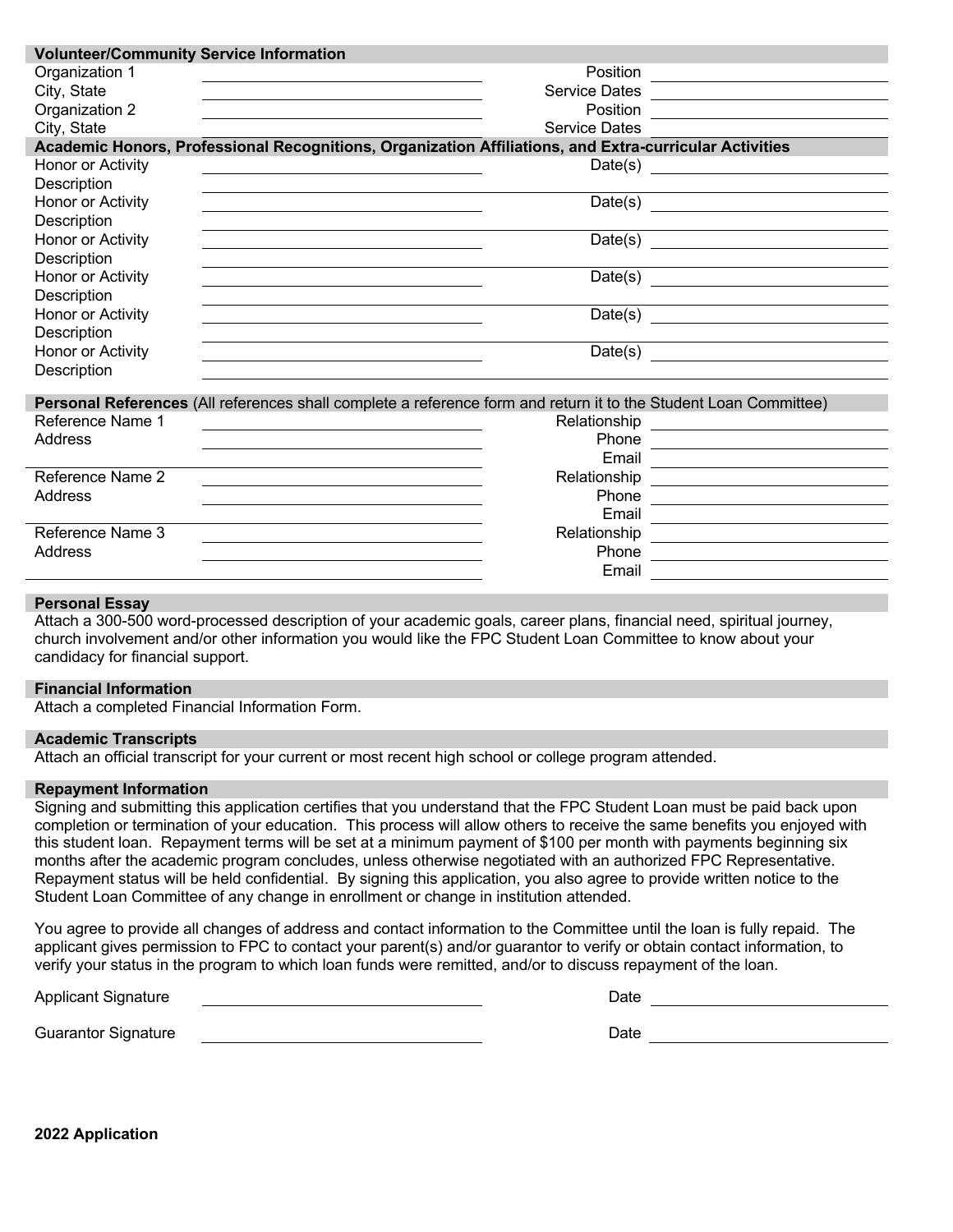# **REFERENCE FORM First Presbyterian Church Student Loan Program** 820 Colonial Avenue • Norfolk, VA 23507

(757) 625-1697 (p) • (757) 625-1288 (f)

This form must be provided to all references who will be writing in support of the candidate. References should be mailed directly to the Chair of the FPC Student Loan Committee and must arrive at the Church office by **March 18th** in order for the application to be considered complete.

Thank you for agreeing to provide a personal, academic, or professional reference for the Student Loan from First Presbyterian Church in Norfolk, Virginia. The applicant who has contacted you for a reference will be considered for financial support as they begin an academic program soon. The FPC Student Loan Program is available to any student pursuing higher education through academic, vocational, or graduate studies within an accredited post-secondary education institution. Each applicant will be evaluated on an individual basis in relation to financial need, academic merit, strength of recommendations, and a personal essay. Your recommendation is an important part of the candidate's application portfolio.

The Student Loan Committee appreciates your filling out all information on this form completely and attaching a word-processed recommendation, addressing as many of the following areas as you have been able to observe the candidate:

- 1) Academic performance and potential
- 2) Problem-solving skills
- 3) Independent learning ability
- 4) Communication skills
- 5) Motivation and self-discipline
- 6) Maturity and responsibility
- 7) Sensitivity towards the needs of others
- 8) Integrity
- 9) Community service

Please do not send the reference back to the applicant, as confidentiality is important to the selection process. Instead, please return the reference to the address above, to the attention of the Chair of the Student Loan Committee. Thank you for your participation.

| Name of applicant:                       |  |
|------------------------------------------|--|
| Your name:                               |  |
| Your position and affiliation            |  |
| Relationship to applicant & years known: |  |
| Signature and Date:                      |  |